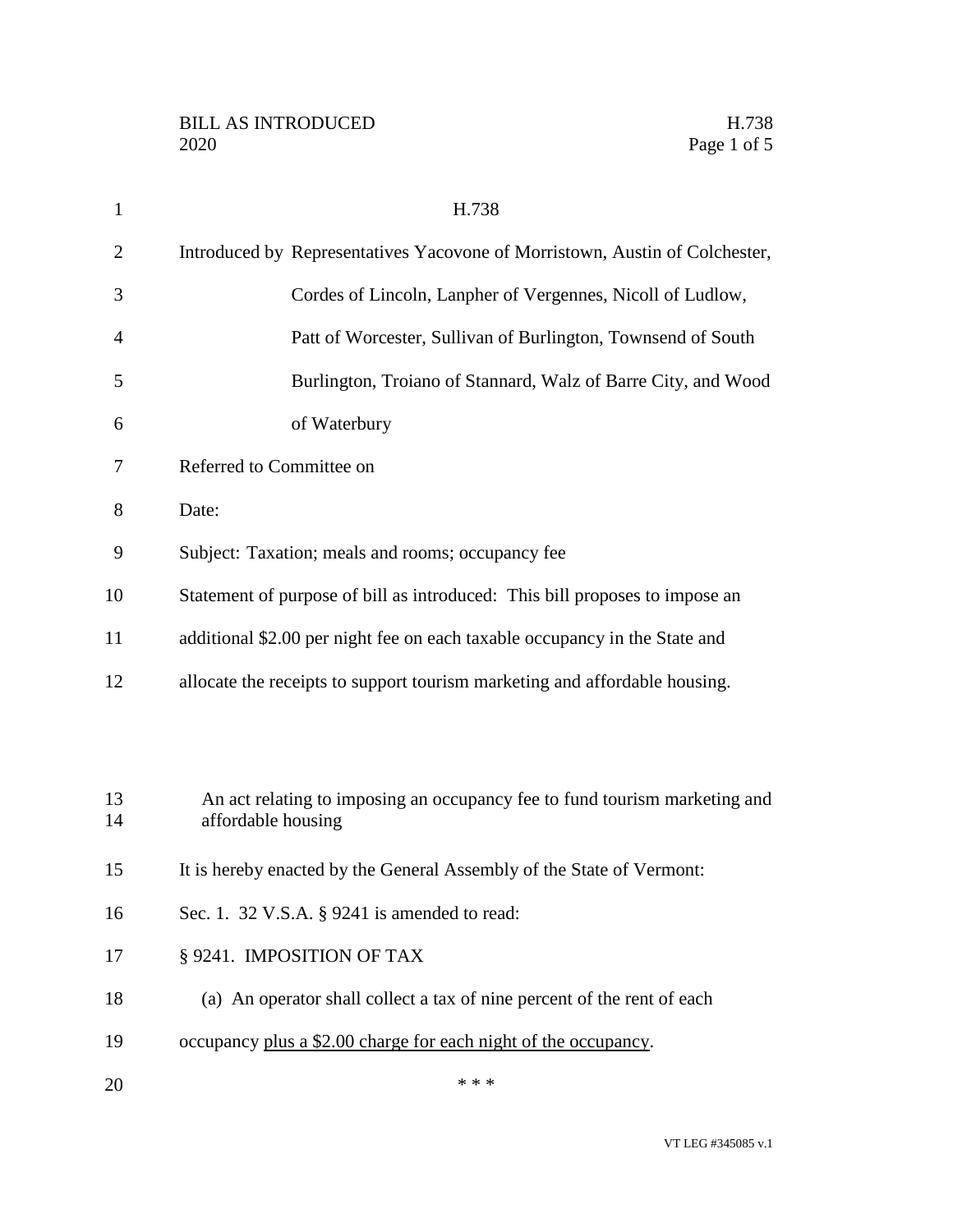| $\mathbf{1}$   | Sec. 2. 32 V.S.A. § 9242(d) is added to read:                              |
|----------------|----------------------------------------------------------------------------|
| $\overline{2}$ | (d) The collection, assessment, and enforcement provisions of this chapter |
| 3              | shall apply to the occupancy fee charged under 32 V.S.A. § 9241(a).        |
| 4              | Sec. 3. 16 V.S.A. § 4025 is amended to read:                               |
| 5              | § 4025. EDUCATION FUND                                                     |
| 6              | (a) The Education Fund is established to comprise the following:           |
| 7              | * * *                                                                      |
| 8              | (4) 25 percent of the revenues from the meals and rooms taxes imposed      |
| 9              | under 32 V.S.A. chapter 225, except for the occupancy fee charged under    |
| 10             | 32 V.S.A. § 9241(a);                                                       |
| 11             | * * *                                                                      |
| 12             | Sec. 4. 32 V.S.A. $\S$ 435(b) is amended to read:                          |
| 13             | (b) The General Fund shall be composed of revenues from the following      |
| 14             | sources:                                                                   |
| 15             | * * *                                                                      |
| 16             | (7) 69 percent of the meals and rooms taxes levied pursuant to chapter     |
| 17             | 225 of this title, except for the occupancy fee charged under 32 V.S.A.    |
| 18             | § 9241(a);                                                                 |
| 19             | * * *                                                                      |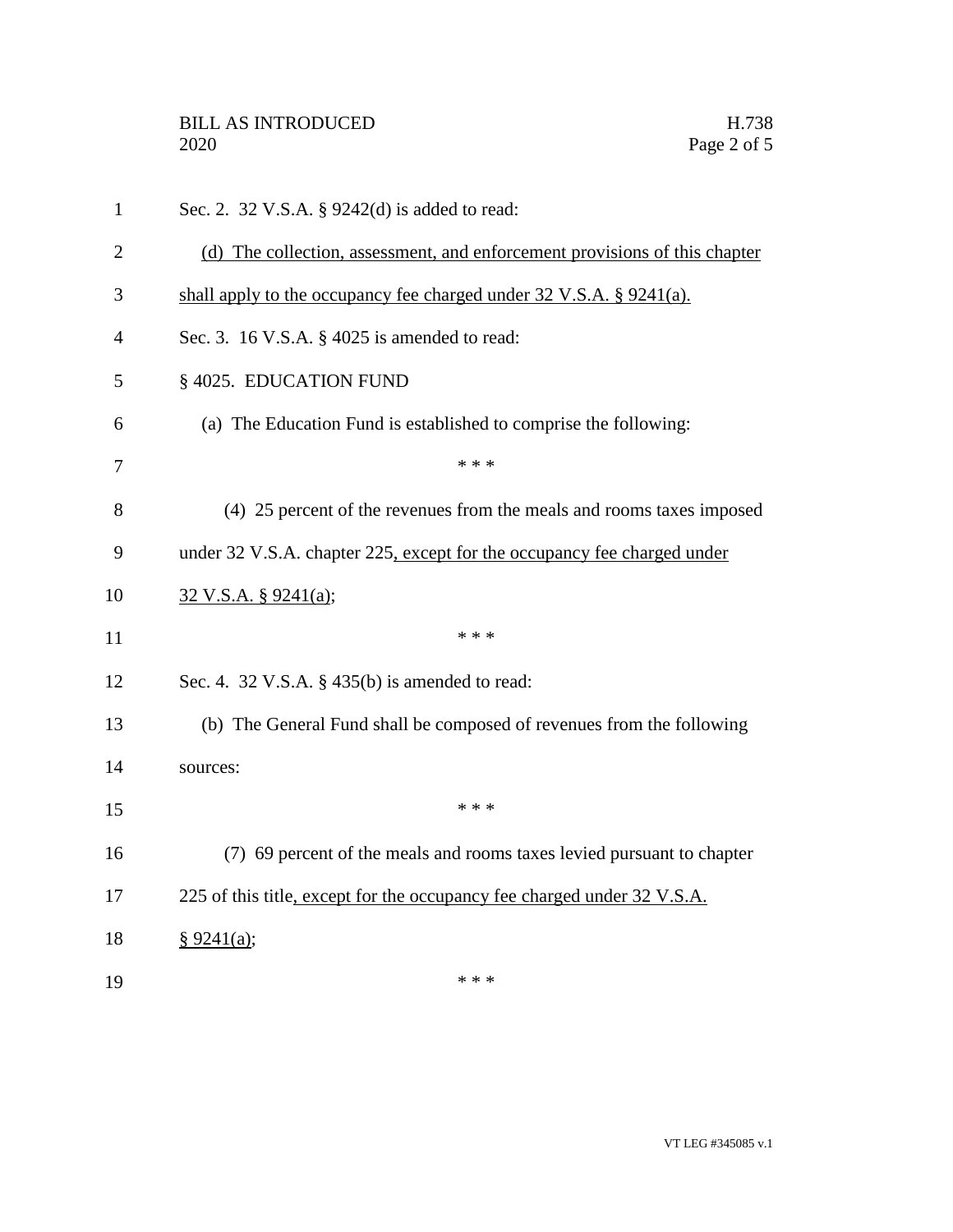| $\mathbf{1}$   | Sec. 5. 32 V.S.A. § 9249 is added to read:                                           |
|----------------|--------------------------------------------------------------------------------------|
| $\overline{2}$ | § 9249. ALLOCATION TO SUPPORT TOURISM AND AFFORDABLE                                 |
| 3              | <b>HOUSING</b>                                                                       |
| $\overline{4}$ | The revenue raised from the occupancy fee charged under 32 V.S.A.                    |
| 5              | § 9241(a) shall be allocated in equal shares to the Travel Promotion Matching        |
| 6              | <u>Fund Program established under 10 V.S.A. chapter 27, subchapter 2, and to the</u> |
| 7              | Workforce and Supportive Housing Fund established under 10 V.S.A. chapter            |
| 8              | 22B.                                                                                 |
| 9              | Sec. 6. 10 V.S.A. chapter 22B is added to read:                                      |
| 10             | CHAPTER 22B. WORKFORCE AND SUPPORTIVE HOUSING                                        |
| 11             | § 547. WORKFORCE AND SUPPORTIVE HOUSING FUND                                         |
| 12             | (a) The Workforce and Supportive Housing Fund is established, to be                  |
| 13             | managed in accordance with 32 V.S.A. chapter 7, subchapter 5 and                     |
| 14             | administered by the Vermont Housing and Conservation Board.                          |
| 15             | (b) The Board shall use the Fund for the following purposes:                         |
| 16             | (1) to create and preserve permanently affordable housing, including                 |
| 17             | workforce housing and supportive housing for the homeless, seniors, victims          |
| 18             | of domestic or sexual violence, and other vulnerable populations;                    |
| 19             | (2) to fund infrastructure in support of affordable and workforce                    |
| 20             | housing;                                                                             |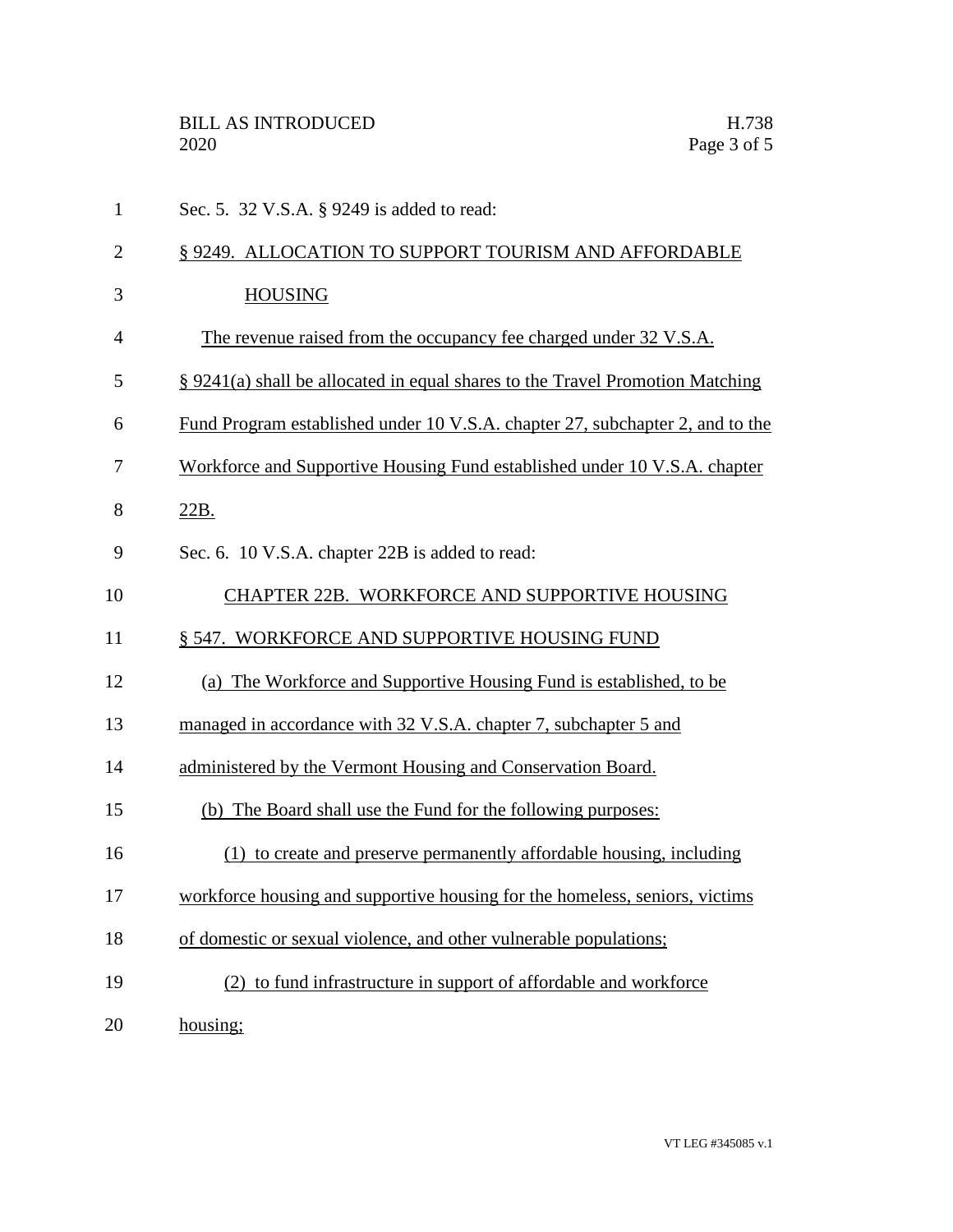## BILL AS INTRODUCED H.738<br>2020 Page 4 of 5

| $\mathbf{1}$   | (3) to provide rental assistance and other forms of housing-related           |
|----------------|-------------------------------------------------------------------------------|
| $\overline{2}$ | financial assistance for the homeless, seniors, victims of domestic or sexual |
| 3              | violence, and other vulnerable populations; and                               |
| $\overline{4}$ | (4) to provide housing-related supportive services for the homeless,          |
| 5              | seniors, victims of domestic or sexual violence, and other vulnerable         |
| 6              | populations.                                                                  |
| 7              | (c) The Fund shall comprise the following:                                    |
| 8              | (1) one half of the revenue from the occupancy fee charged under              |
| 9              | $32 \text{ V.S.A. }$ § 9241(a);                                               |
| 10             | (2) any State or federal funds as may be appropriated by the General          |
| 11             | Assembly; and                                                                 |
| 12             | (3) any gifts, grants, or other contributions to the Fund.                    |
| 13             | (d) The monies deposited in the Fund during the prior fiscal quarter shall    |
| 14             | be allocated as follows:                                                      |
| 15             | (1) two thirds to the Office of Economic Opportunity of the Department        |
| 16             | for Children and Families to be used in equal shares for the following        |
| 17             | programs:                                                                     |
| 18             | (A) the Family Supportive Housing Program; and                                |
| 19             | (B) the Housing Opportunity Grant Program; and                                |
| 20             | (2) one third to the Pathways Vermont Housing First Program.                  |